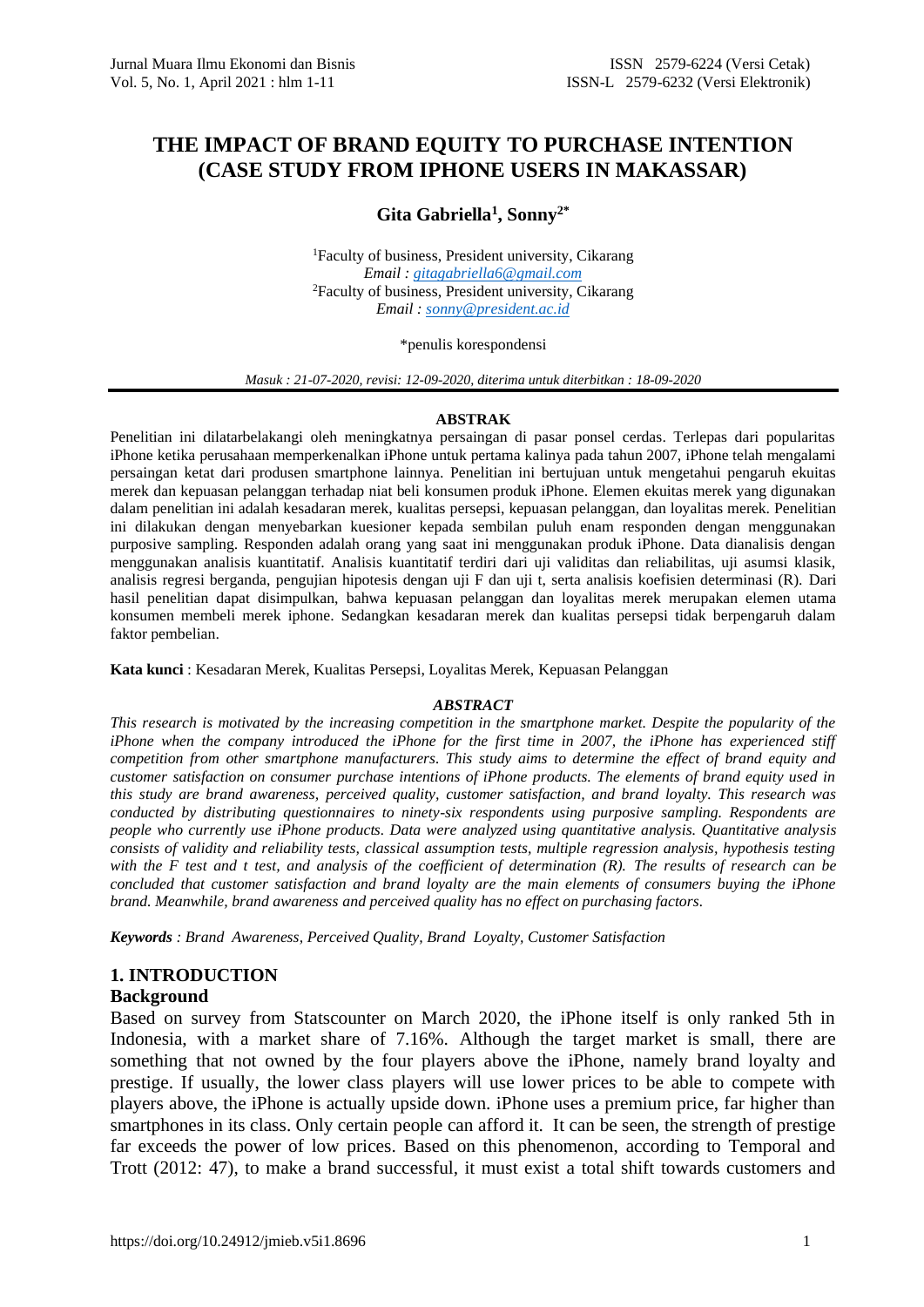customers is the sole focus for brand initiatives. The iPhone's brand has focused to customers and being able to build loyalty, even though it is sold at a premium price.

According to Keller (2003), brand will help consumers to recognize a firm's products or services and makes itself distinguish from other competitors. Based on research conducted by Adrian & Christina (2017) measured brand equity on consumer purchase intention, the results show that brand loyalty plays an important role. In this research, the prestige analyzed conceptually with brand equity will examine how deeply this concept plays a role in purchasing iPhone products.

# **Problem Identification**

Brand loyalty is essential for a company to have. Previous studies done on brand loyalty have shown that the cost to attract a new customer is five times more expensive than maintain loyal customer. In other words, the higher brand loyalty, the less it costs. In telecommunication industry, especially in smartphone industry which has gain popularity in the last several years where there are tight competitions among smartphone manufacturers, brand is important. The iPhones' manufacturer still has strong loyalty of its customer which may enable repeat purchase. According to study conducted by Consumer Intelligence Research Partner (CIRP), Iphone customers' brand loyalty is 81 percent. This high percentage with current customers is one of the reason Iphone's customers keep buying Iphone's products despite the price.

This research is conducted to discover brand equity's value and customer satisfaction towards consumer purchase intention on iPhone product. Specifically, it can be seen on research objective below.

# **Research Objective**

a. To understand and identify brand awareness influence towards purchase intention.

- b. To understand and identify perceived quality towards consumer purchase intention
- c. To understand and identify brand loyalty towards consumer purchase intention.
- d. To understand and identify customer satisfaction towards consumer purchase intention.

e. To understand and identify brand awareness, perceived quality, brand loyalty and customer satisfaction towards consumer purchase intention.

# **Research Limitation**

The scope of the study are ninety six millenial respondents aged 17-30 years old, currently users of iPhone, and stayed in Makassar

# **Brand Awareness**

Brand awareness is one of important factors in branding and is widely accepted as an essential first step in building a brand. Brand awareness can be defined as the level of which the consumer recognizes the existence or the availability of certain company's products or services.

# **Perceived Quality**

Keller (2003) defined perceived quality as "customers' perceptions of the overall quality or superiority of a product or service relative to relevant alternatives and with respect to its intended purpose". Zeithaml (1988) referred to the concept as perceived value and has four dimensions, which are: (1) value is low price, (2) value is the quality received for the price paid, (3) value is everything obtained from an offering compared to everything given, and (4) value is whatever is desired in an offering. Aaker (1966) also suggested that perceived quality is the measure of the quality of a brand. Furthermore, Armstrong and Kotler (2003) stated that perceived quality has a direct impact on customer purchase decision and brand loyalty, especially when the consumers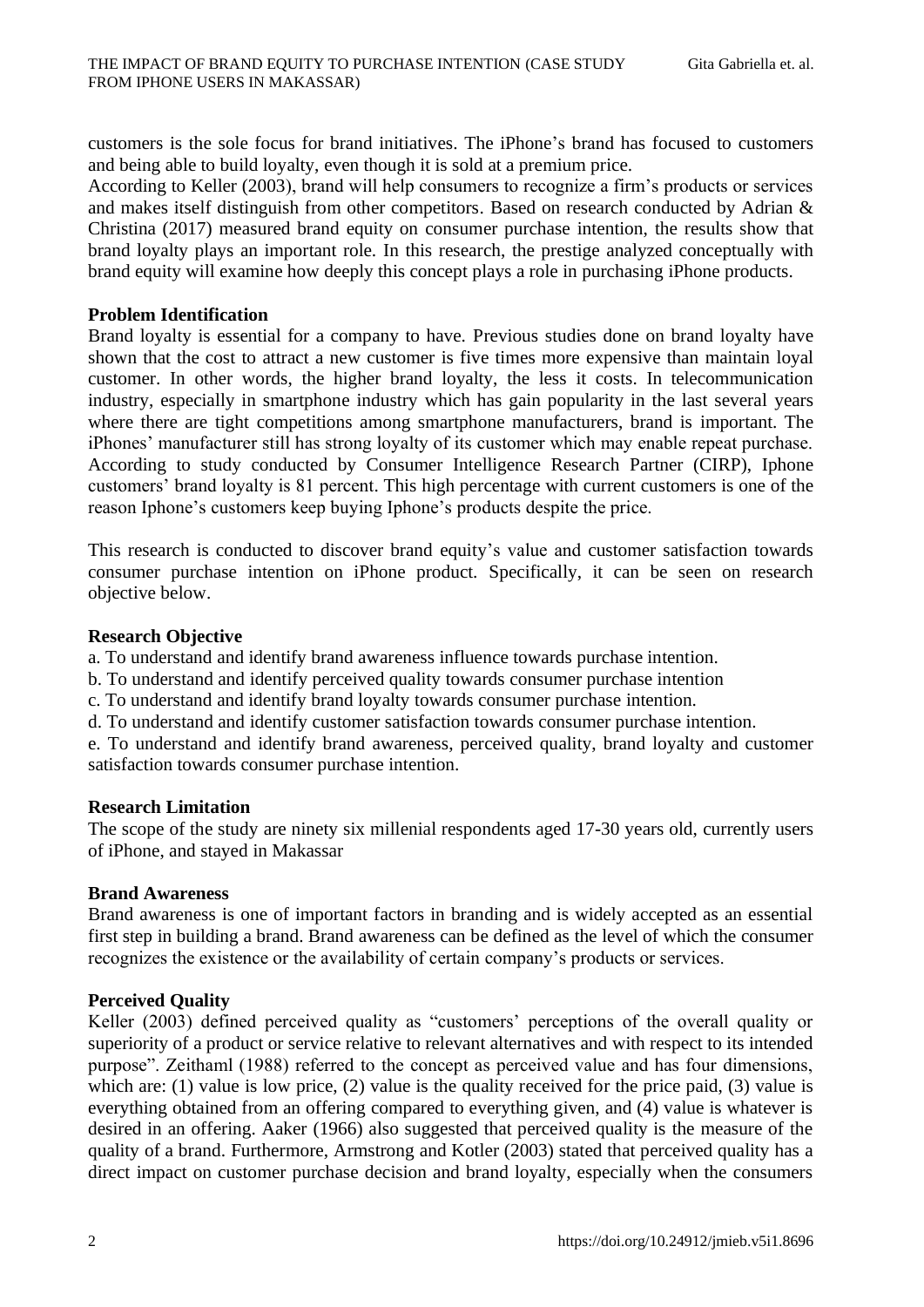only has little or no information relating to the product they are going to purchase (Armstrong and Kotler, 2003).

# **Brand Loyalty**

Brand loyalty is explained as the way to measure the current number of customers of the particular brand (Jensen, 2011). Brand loyalty could also explain as the implied promise to repurchase certain merchandise (Ou, Shih, Chen, & Wang, 2011). In other words, brand loyalty is not meant as a one time purchase but as a continual purchase.It is suggested that brand loyalty can be increased by building strong customer relationship and increase the quality of consumer loyalty programs which in the end would increase consumer motivation towards purchasing behavior. Brand loyalty could also seen as a consumer preference on particular brand based from previous experience with a product.

Loyalty comes as a result of consumer satisfaction. Most consumers who is satisfied with product quality or product function will show loyalty towards that particular brands and if its loyalty is high then the consumer would become less price insensitive and would show strong interest to purchase other product regardless of the price. Although brand loyalty could be measured from repurchase rate, purchase frequency is not equal to loyalty. This is because behavior loyalty and loyalty attitude represents different things. While behavior loyalty represents repurchase behavior, emotionally loyal means psychological commitment to a brand (Oliver, 1999). In addition, behavioral loyal consumer might act loyal with particular brand but do not have any particular emotional attachment with brand. In other hand, emotionally loyal consumers have deep attachment with the brand and do maximum effort in order to maintain the attachment (Reichheld, 2003).

# **Customer Satisfaction**

Customer satisfaction is a critical issue in the success of any business system, traditional or online (Ho  $\&$  Wu 1999). In order to sustain a growth and market share, companies need to understand how to satisfy customers (Patterson et al. 1997). It is argued that the key to measure user satisfaction is the relationship between satisfaction and service quality (Pitt et al., 1995).

Those who buy the goods or services provided by companies are customers. In other words, a customer is a stakeholder of an organization who provides payment in exchange for the offer provided to him by the organization with the aim of fulfilling a need and to maximise satisfaction. Sometimes the term customer and consumer are confusing. A customer can be a consumer, but a consumer may not necessarily be a customer. Another author explained this difference as a customer is the person who does the buying of the products and the consumer is the person who ultimately consumes the product (Solomon, 2009, p. 34.)

When a consumer/customer is contented with either the product or services it is termed satisfaction. Satisfaction can also be a person's feelings of pleasure or disappointment that results from comparing a product's perceived performance or outcome with their expectations (Kotler & Keller, 2009, p. 789).

# **2. RESEARCH METHODOLOGY**

# **Respondent General Overview**

Respondent in this research is people who used iPhone at the present. Respondent is asked to answer questionnaire with demographic questions regarding respondents' data, as well as questionnaire response regarding variable indicators in this research. The response is rated by respondent with likert scale (1-5). There are 96 total respondents, where they first asked to fill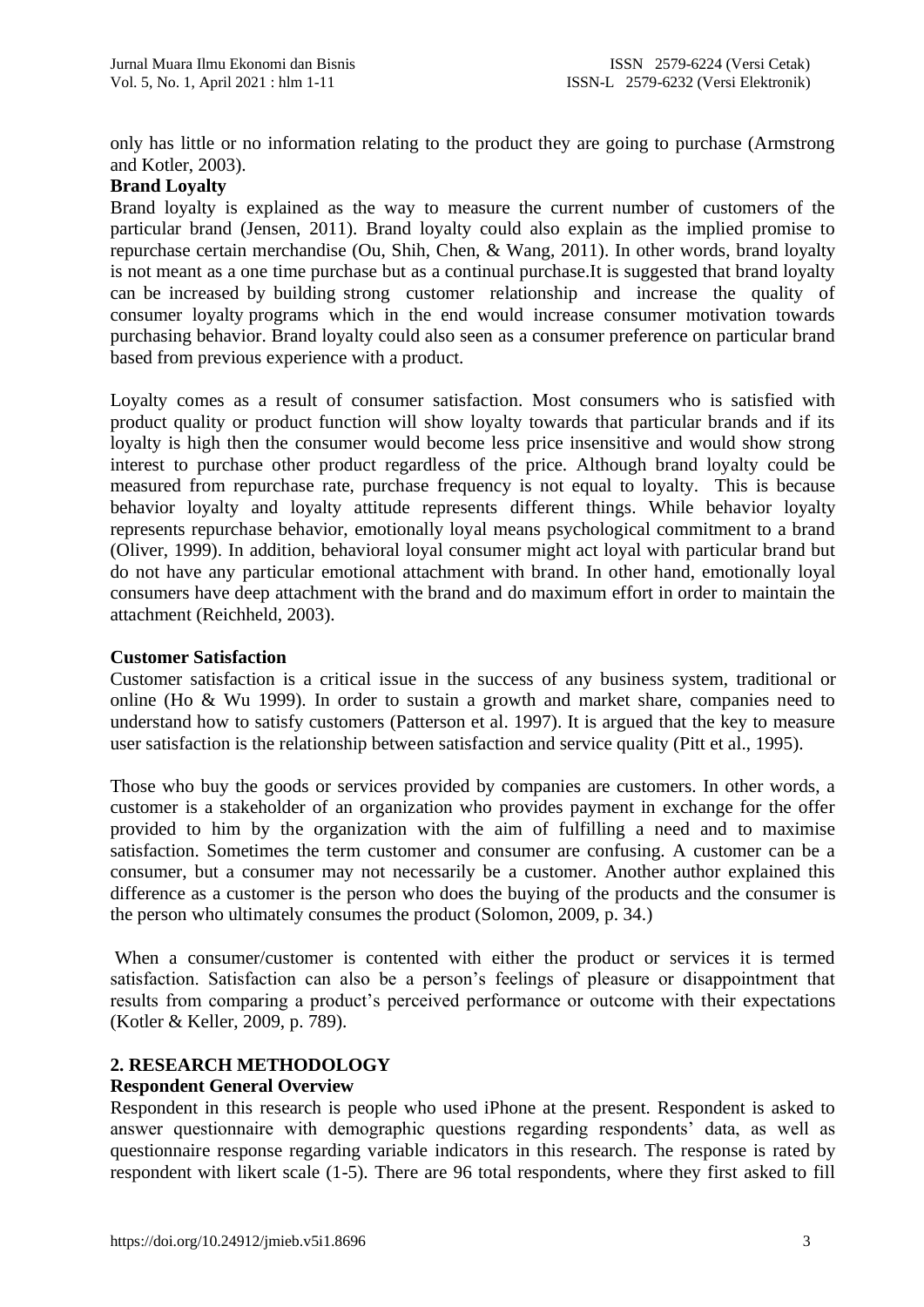their identity which covers gender, age and occupation. The detail can be checked on the table below

| Table 1. Respondent general overview           |    |        |  |  |  |  |  |
|------------------------------------------------|----|--------|--|--|--|--|--|
| Source: Questionnaire, 2019                    |    |        |  |  |  |  |  |
| <b>Demographics</b><br><b>Total Percentage</b> |    |        |  |  |  |  |  |
| <b>Gender</b>                                  |    |        |  |  |  |  |  |
| Male                                           | 50 | 52,08% |  |  |  |  |  |
| Female                                         | 46 | 47,92% |  |  |  |  |  |
|                                                |    |        |  |  |  |  |  |
| Age                                            |    |        |  |  |  |  |  |
| 17-25 years old                                | 67 | 69,79% |  |  |  |  |  |
| 25-30 years old                                | 29 | 30,21% |  |  |  |  |  |
|                                                |    |        |  |  |  |  |  |
| Occupation                                     |    |        |  |  |  |  |  |
| Student                                        | 34 | 35,42% |  |  |  |  |  |
| Private sector                                 | 26 | 27,08% |  |  |  |  |  |
| Entrepreneur                                   | 36 | 37,50% |  |  |  |  |  |

# **3. RESULT & DISCUSSION**

#### **Validity Test**

Validity test is done by comparing the value of calculated r value with r table for degree of freedom (df). Since, df = n-2, where n is total respondents, df =  $96-2 = 94$  and alpha = 0.001, r table = 0.33 (by using r table on both side). The indicator or question is stated valid if calculated  $r > r$  table and vice versa.

# **Answer frequency for each variable**

Scoring technique used in this research is by using Likert scale, where 1 is a minimum score and 5 is a maximum score.

| <b>Variable</b>  | Indicator                               | <b>Mean</b> |
|------------------|-----------------------------------------|-------------|
|                  | <b>Brand awareness</b>                  |             |
| X <sub>1.1</sub> | Consumer ability to recall Iphone brand | 4,14        |
|                  | Consumer ability to recognize Iphone    |             |
| X1.2             | brand                                   | 3,87        |
|                  | Consumer ability to recognize Iphone    |             |
| X1.3             | logo                                    | 3,74        |
|                  |                                         |             |
|                  | <b>Perceived quality</b>                |             |
| X2.1             | The quality of Iphone product           | 4,22        |
| X2.2             | The durability of Iphone product        | 4,09        |
| X2.3             | Brand reputation for quality            | 4,5         |
|                  |                                         |             |

# Table 2. Answer Frequency for Each Variable Source : Questionnaire, 2019

**Brand loyalty**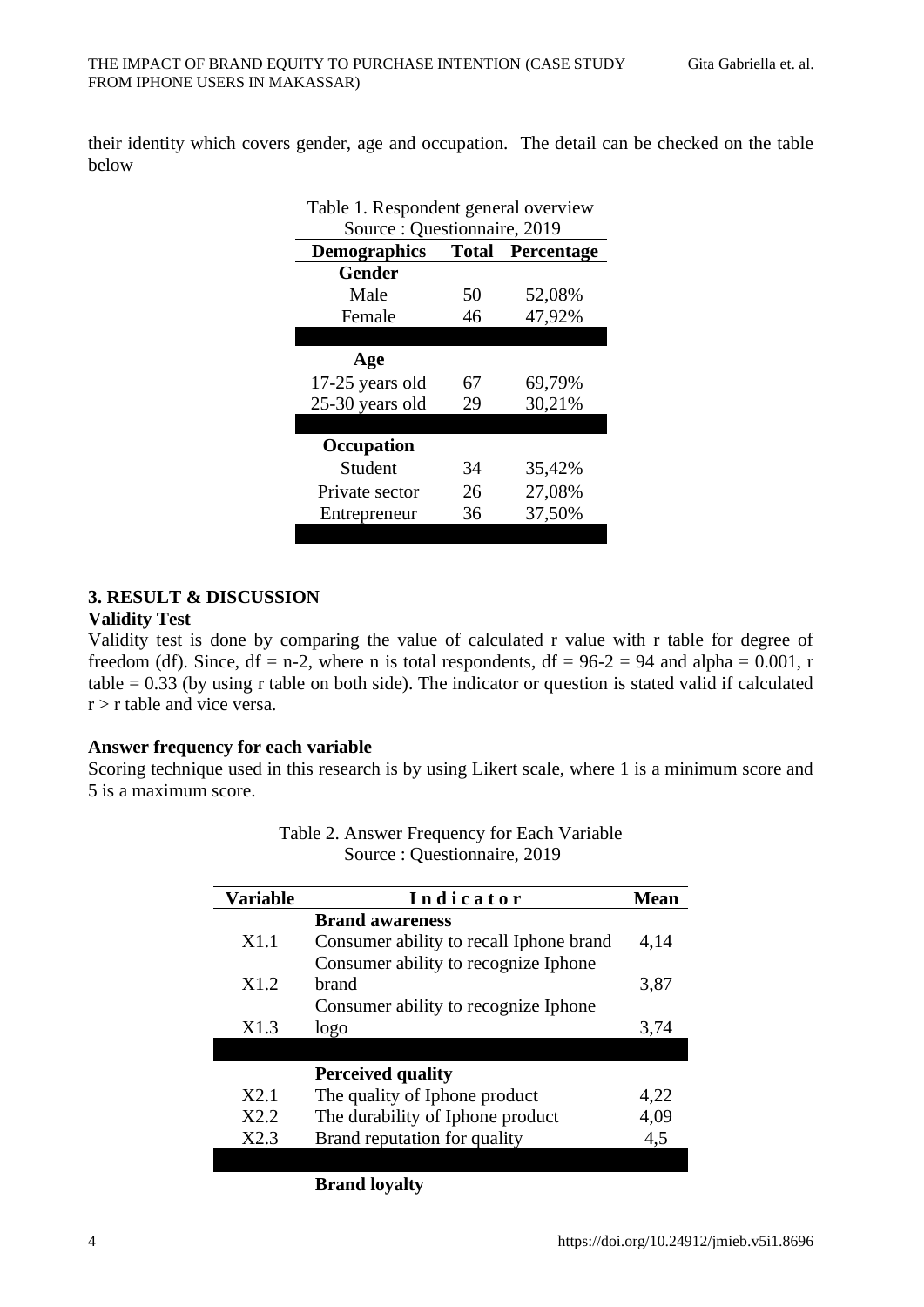| X3.1           | Consumer commitment                     | 4,07 |
|----------------|-----------------------------------------|------|
|                | Recommendation of one consumer to       |      |
| X3.2           | others                                  | 3,98 |
| X3.3           | Optimum price                           | 4,29 |
|                |                                         |      |
|                | <b>Customer satisfaction</b>            |      |
| X4.1           | Satisfaction with product functionality | 3,55 |
| X4.2           | Worthiness                              | 3,77 |
| X4.3           | Readiness to serve consumer             | 3,22 |
|                |                                         |      |
|                | <b>Purchase Intention</b>               |      |
| Y <sub>1</sub> | Consideration to purchase               | 3,76 |
| Y <sub>2</sub> | Purchase without comparing              | 3,56 |
| Y3             | Match with consumer needs               | 4,04 |
|                |                                         |      |

# **Reliability Test**

Cronbach alpha used on the reliability test. A variable is reliable if Cronbach alpha coefficient 0.60 (Nunnally, 1967).

| Table 3. Variable Reliability Test Table |  |
|------------------------------------------|--|
| Source: Questionnaire, 2019              |  |

|                        | Cronbach    |        |      |                 |
|------------------------|-------------|--------|------|-----------------|
| Variable               | Alpha value | z      | 0.60 | Conclusion      |
| <b>Brand Awareness</b> |             |        |      |                 |
| $(X_1)$                | 0.618       | $\geq$ | 0.60 | <b>Reliable</b> |
| Perceived Quality      |             |        |      |                 |
| $(X_2)$                | 0.675       | $\geq$ | 0.60 | <b>Reliable</b> |
| <b>Brand Loyalty</b>   |             |        |      |                 |
| $(X_3)$                | 0.637       | $\geq$ | 0.60 | <b>Reliable</b> |
| Customer               |             |        |      |                 |
| Satisfaction $(X_4)$   | 0.849       | $\geq$ | 0.60 | <b>Reliable</b> |
| Purchase Intention     |             |        |      |                 |
|                        | 0.781       | $\geq$ | 0.60 | <b>Reliable</b> |

Based on Table 3, all the indicators in both dependent and independent variable have cronbach alpha value bigger than 0.60. Therefore, it can be concluded that all the indicators are reliable.

# **Normality Test**

Graphic analysis uses histogram, where normality is determined by graphic pattern of the histogram. Regression model fulfill normality assumption when normal probability plot graphic show dots – which represent real data – disperse in the diagonal area and follow the diagonal line.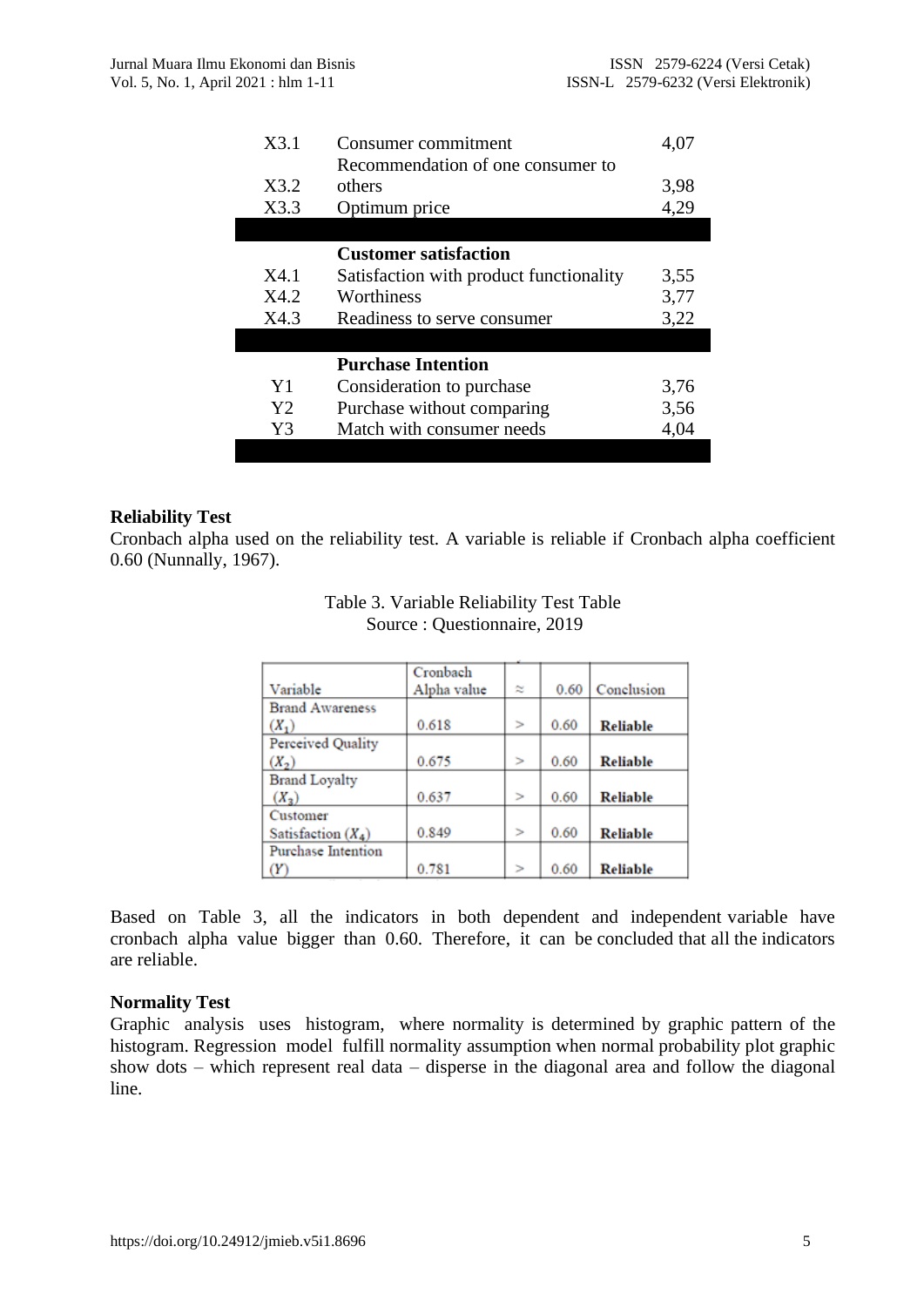

Figure 1. Normality Test Source : primary data by spss

Figure 1 shows that  $dots -$  which represents real data – has distributed around the diagonal line, and has also follow the diagonal line. This shows that regression model fulfilled normality assumptions.

# **Multiple Collinearity Test**

Multiple colliniearity test is used to determine whether there is a correlation between independent variables in the regression model.

| $\sim$                   |                                |            |                              |       |      |                                |       |  |
|--------------------------|--------------------------------|------------|------------------------------|-------|------|--------------------------------|-------|--|
| Model                    | Unstandardized<br>Coefficients |            | Standardized<br>Coefficients |       | Sig. | <b>Collinearity Statistics</b> |       |  |
|                          | в                              | Std. Error | Beta                         |       |      | Tolerance                      | VIF   |  |
| 1 (Constant)             | 862                            | 1.606      |                              | .537  | .593 |                                |       |  |
| <b>Brand Awareness</b>   | .119                           | .125       | .089                         | .950  | .345 | .686                           | 1.458 |  |
| Perceived Quality        | .213                           | .141       | .155                         | 1.514 | .133 | .581                           | 1.720 |  |
| <b>Brand Lovalty</b>     | .280                           | .123       | .226                         | 2.279 | .025 | .620                           | 1.612 |  |
| Customer<br>Satisfaction | 276                            | .072       | .364                         | 3.805 | .000 | .665                           | 1.503 |  |

Table 4. Tolerance and VIF value table Source : Questionnaire, 2019

Coefficients

Table 4 shows that there are no independent variable that have tolerance value less than 0.10 (Tolerance > 0.10), which means that there are no correlation between independent variable that has a value over 95%. The result of VIF value also shows the same thing. There are no independent variable that have VIF value more than  $10$  (VIF  $< 10$ ). Therefore, it can be concluded that there are no multiple collinierity among independent variables in this research regression model.

# **Heteroskedasticity Test**

In this research, scatterplot graphic is used to determine whether there are heteroskedasticity or not. In the scatterplot graphic, if there is certain pattern, like existing dots form specific ordered pattern (fluctuates, widened then narrowed), then there is a heteroskedasticity.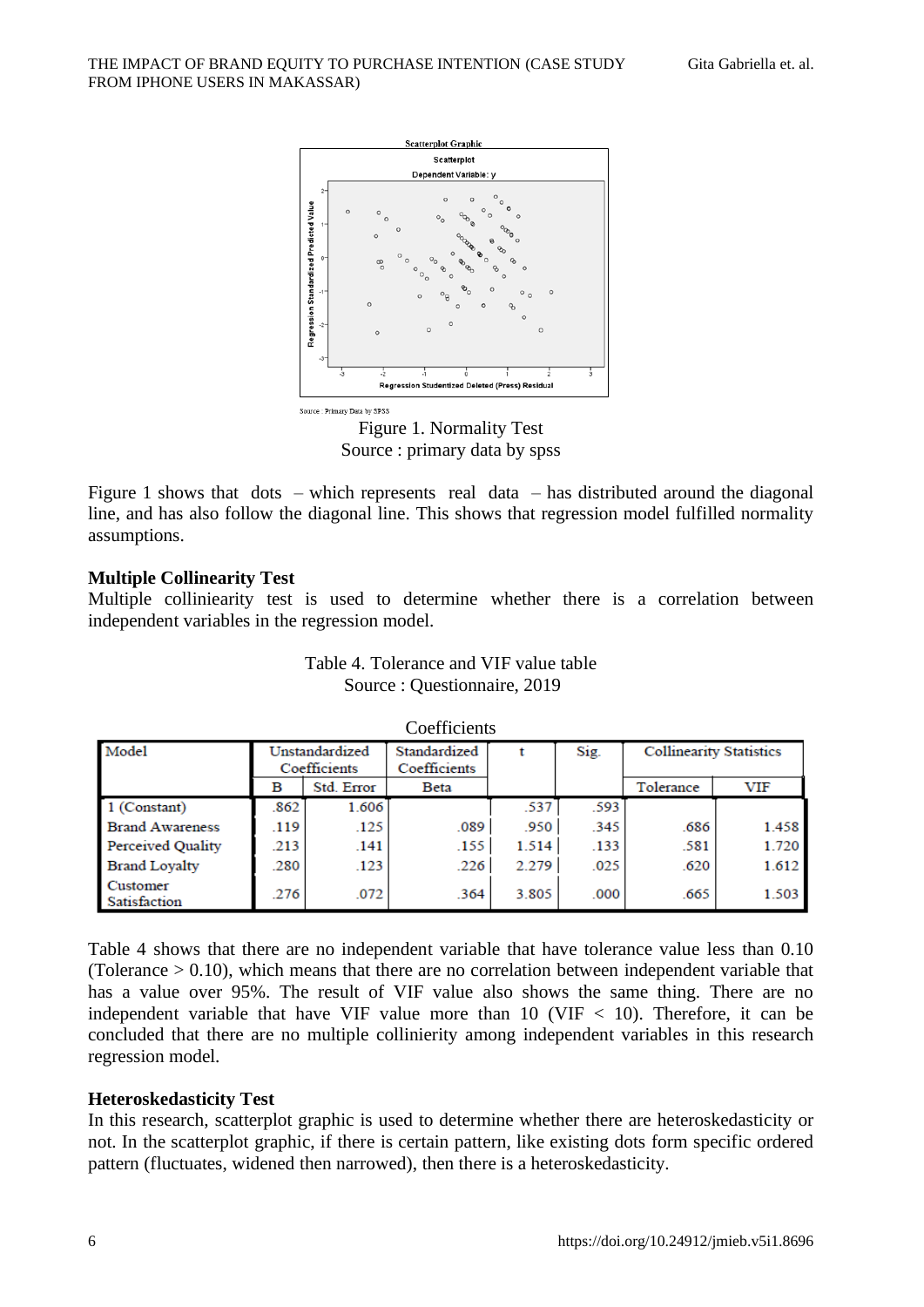

Source : Primary Data by SPSS

Figure 2. Heteroskedasticity Test Source : primary data by SPSS

# **Multiple Regression Analysis**

This research has more than two variable (four independent variables), then regression used in this research is called multiple regression. Multiple regression analysis purpose is to discover independent variables influence (brand awareness, perceived quality, brand loyalty and consumer satisfaction) towards dependent variable (consumer purchase intention).

From above regression equation, it can be concluded that the coefficient from the regression equation is positive. However, due to the result of t test and F test from the chapter before, brand awareness variable and perceived quality are not used. Both of variables are not significant and do not have influences towards purchase intention.

- 1. Independent variable of Brand Loyalty (has a positive influence towards dependent variable of Consumer Purchase Intention ( ) with coefficient value of 0.226.
- 2. Independent variable of Customer Satisfaction ( ) has a positive influence towards dependent variable of Consumer Purchase Intention ( ) with coefficient value of 0.364.

# **Model Testing**

# **Coefficient of Determination Test**

Coefficient of determination used is Adjusted value due to its reliability in evaluating regression model. This test would result in standard error of estimate (SEE) where the smaller the SEE, regression equation would be more precise in predicting dependent variable.

| Tabel 5. Coefficient of determination test table<br>Source: Questionnaire, 2019<br>Model Summary <sup>b</sup> |                    |          |                             |                                      |  |  |
|---------------------------------------------------------------------------------------------------------------|--------------------|----------|-----------------------------|--------------------------------------|--|--|
| Model                                                                                                         | R                  | R Square | <b>Adjusted R</b><br>Square | Std. Error of the<br><b>Estimate</b> |  |  |
|                                                                                                               |                    |          |                             |                                      |  |  |
|                                                                                                               | $669^{\mathrm{a}}$ | 44       | .423                        | 1.59409                              |  |  |

a. predictors : (constant),  $x4$ ,  $x1$ ,  $x3$ ,  $x2$ 

b. dependent variable : y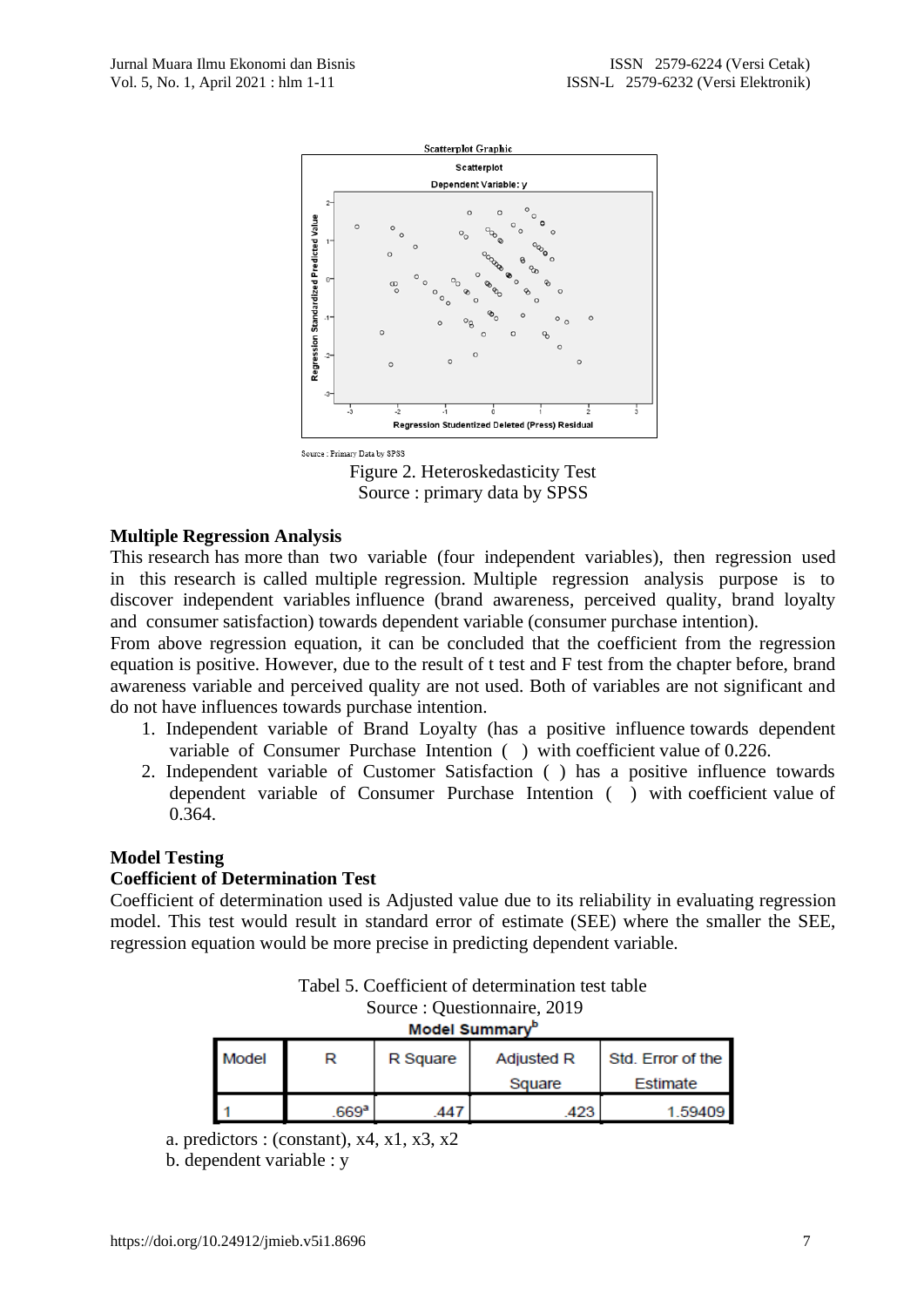According to coefficient of determination test table above, adjusted R square shows value of 0.423 or 42.3%. This shows that 42.3% consumer purchase intention can be explained by the variations of the four independent variable (brand awareness, perceived quality, brand loyalty and customer satisfaction).

However, this table also shows that most of the consumer purchase intention (57.7%) is explained by factors outside the model. The value of standard error of estimate (SEE) above is 1.59409. The smaller the value of SEE, the more accurate the regression equation in predicting dependent variable.

# **F-test Statistic**

This test is done by comparing calculated F value with F table value by using significant level of 5%. Independent variables have simultaneous influence over dependent variable if calculated F value is bigger than F table. Another way is by observing probability value. Independent variables have simultaneous influence over dependent variable if probability value is smaller than 0.05. However, if probability value is bigger than 0.05, then independent variable have no simultaneous influence over dependent variable.

Tabel 6. F-test statistic Source : Questionnaire, 2019

| <b>ANOVA</b> <sup>a</sup> |            |                |    |             |        |                   |  |  |
|---------------------------|------------|----------------|----|-------------|--------|-------------------|--|--|
| Model                     |            | Sum of Squares | Df | Mean Square |        | Sig.              |  |  |
|                           | Regression | 186.998        |    | 46.749      | 18.397 | .000 <sup>b</sup> |  |  |
|                           | Residual   | 231.242        | 91 | 2.541       |        |                   |  |  |
|                           | Total      | 418.240        | 95 |             |        |                   |  |  |

a. Dependent variable : y

b. Predictors : (constant),  $x4$ ,  $x1$ ,  $x3$ ,  $x2$ 

Table 6 shows that the level of significant is 0.000 which is smaller than 0.05. Therefore, it can be assumed that all the independent variable has simultaneous influence over dependent variable.

# **T-test Statistic**

T – test statistic shows how far independent variable influence in individual (partial) in explaining dependent variables (Ghozali, 2005). The result of  $t$  – test statistic is :

- 1. Calculated t value on Brand Awareness variable (X1) is 0.950 with significant level of 0.345. Calculated t value is  $0.950 < 1.66$  and significant level of  $0.345 > 0.05$ . Therefore, both Ha and Ho is rejected and do not significant with purchase intention.
- 2. Calculated t value on Perceived Quality variable (X2) is 1.514 with significant level of 0.133. Calculated t value is  $1,514 < 1.66$  and significant level of  $0.133 > 0.05$ . Therefore, both Ha and Ho is rejected and do not significant with purchase intention.
- 3. Calculated t value on Brand Loyalty variable (X3) is 2.279 with significant level of 0.025. Calculated t value is  $2.279 > 1.66$  and significant level is  $0.025 < 0.05$ . Therefore, Ho is rejected and Ha is accepted. This means that brand loyalty in individual has positive influence and significant towards purchase intention.
- 4. Calculated t value on Customer Satisfaction variable (X4) is 3.805 with significant level of 0.000. Calculated t value is  $3.805 > 1.66$  and signifact level is  $0.000 < 0.05$ . Therefore,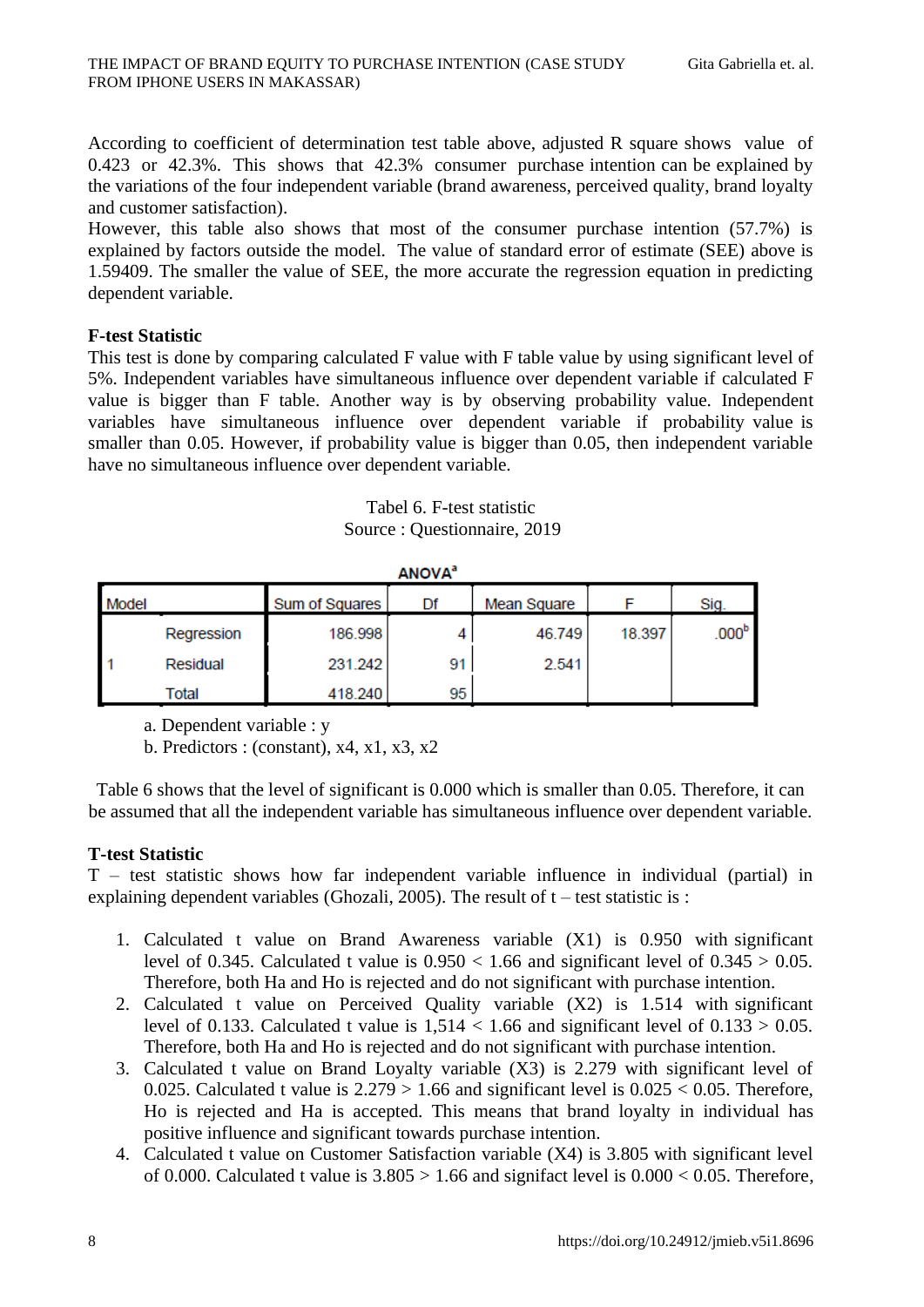Ho is rejected and Ha is accepted. This means that customer satisfaction in individual has positive influence and significant towards purchase intention.

#### **Interpretation of results Brand Awareness**

According to the F test and T test regarding the significance of brand awareness variable in individual towards purchase intention, it is found that brand awareness does not have any significance and influence towards purchase intention. From beta of standardized coefficient, it could be seen that brand awareness has the least effect (0.089) towards purchase intention.

# **Perceived Quality**

According to the F test and T test regarding the significance of perceived quality variable in individual towards purchase intention, it is found that brand awareness does not have any significance and influence towards purchase intention. Furthermore, from beta of standardized coefficient, it could be seen that perceived quality has the third most effect (0.155) towards purchase intention.

# **Brand Loyalty**

According to the F test and T test regarding the significance of brand awareness variable in individual towards purchase intention, it is found that brand loyalty has any significance and positive influence towards purchase intention. Furthermore, from beta of standardized coefficient, it could be seen that brand loyalty has the second most effect (0.226) towards purchase intention.

# **Customer Satisfaction**

According to the F test and T test regarding the significance of customer satisfaction variable in individual towards purchase intention, it is found that customer satisfaction has significance and positive influence towards purchase intention. Furthermore, from beta of standardized coefficient, it could be seen that brand awareness has the most effect (0.364) towards purchase intention.

# **Purchase Intention**

Based on t test and F test that was done on all the independent variable to discover the significance and influence over purchase intention, it is found that there are only two independent variables that have an effect towards purchase intention. Based on t test and F test, only brand loyalty and customer satisfaction is significant and has positive influence towards purchase intention.

# **4. CONCLUSION & RECOMMENDATION**

# **Conclusion**

- 1. Analysis from multiple regression resulted in brand awareness as the forth variable that have an influence towards consumer purchase intention. Despite the theories that argued that high brand awareness will result in high purchase intention, since Iphone only has an average brand awareness, it does not have a strong influence towards consumer purchase intention.
- 2. Analysis from multiple regression resulted in perceived quality as the third variable that have strong influence towards consumer purchase intention. This result implied that iPhone users purchase intention can be influenced by overall quality perceptions. Good perceived quality would result in high purchase intention.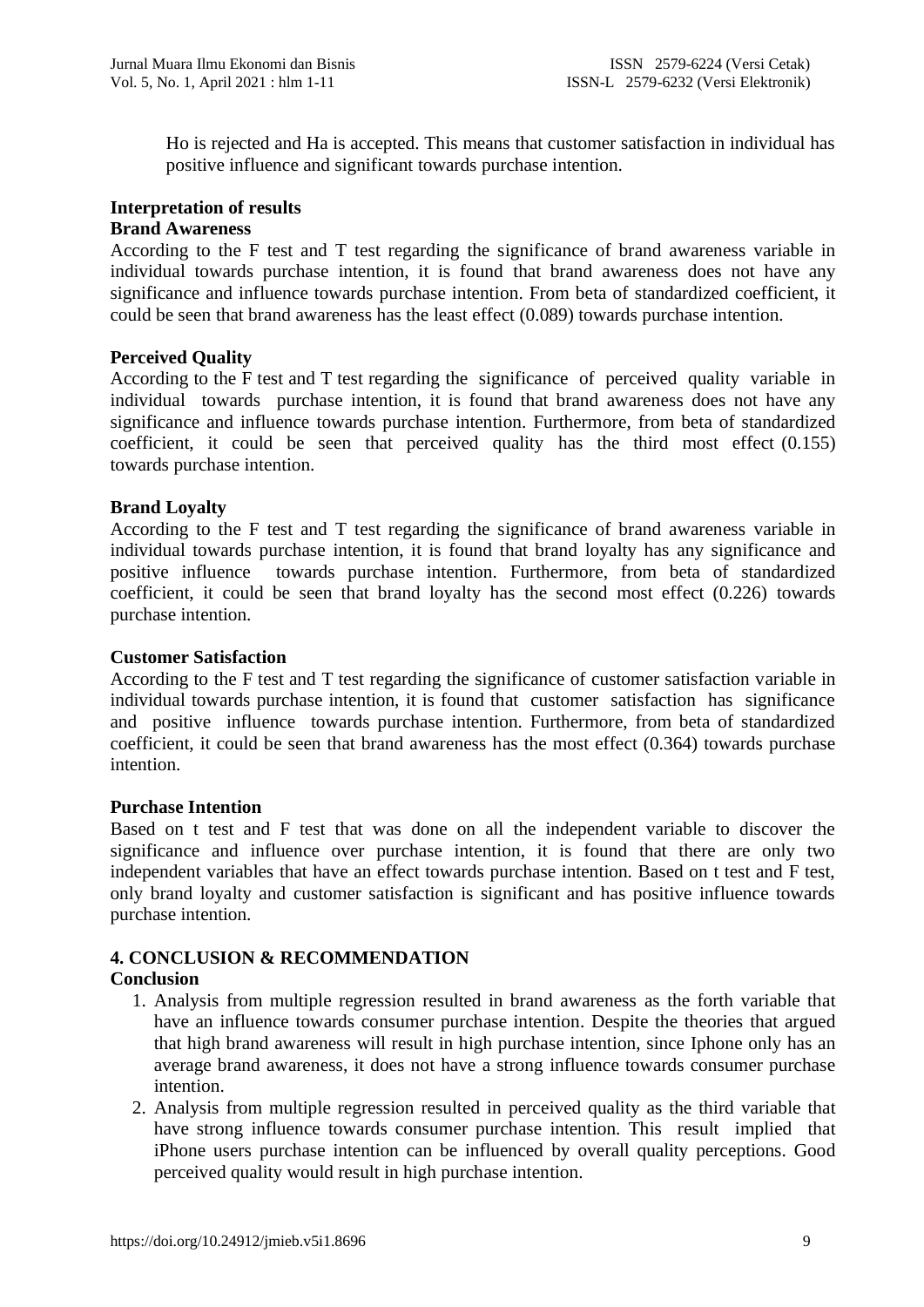- 3. Analysis from multiple regression resulted in brand loyalty as the second variable which have strong influence towards consumer purchase intention. This strengthened the theory that strong consumers' brand loyalty will result in high purchase intention.
- 4. Analysis from multiple regression resulted in consumer satisfaction as the variable that have the strongest influence towards consumer purchase intention. It proves that iPhone users purchase intention is affected by their previous experience and satisfaction with Iphone. Higher consumer satisfaction will likely result in higher purchase intention.

## **Recommendation**

- 1. Iphone needs to increase its effort in increasing its brand awareness which is also one of the basic important factors. The efforts that Iphone can try in increasing its brand awareness is by creating a unique packaging, or creating a jingle or slogan, so it can capture potential consumers attention fasters. Unique jingle or slogan would also help consumers to remember Iphone brand every time that unique jingle is played. Therefore, it could help Iphone brand into consumers Top of Mind.
- 2. Iphone needs to increase its product perceived quality. Good perceived quality could help convinced consumer in purchasing the products. Positive perceived quality have several benefits for company like creating clear positioning and create the probability in brand extensions. Perceived quality is not limited to the operating system of iPhone, but also the hardware functionality. Iphone could improve the design of iPhone or add another gadget that could be paired with iPhone.
- 3. Iphone needs to focus its marketing strategy in maintaining or improve its brand loyalty. As suggested by many theories, high brand loyalty would result in high purchase intention. Moreover, purchase intention is argued to be a tool to determine the probability of consumer purchase action. Iphone can maintain its consumer brand loyalty by creating membership of iPhone users where the member get special offers for certain product purchase. Iphone could also creating an event like birthday, Christmas, etc. where member would get special limited gifts.

# **REFERENCE**

- Aaker, D. (1991). *Managing Brand Equity : Capitalizing on The Value of a Brand Name.* New York: The Free Press
- Adrián Trillo Trillo, C. C. (2017). *Measuring Brand Equity in the Smartphone industry: An approach through Aaker's Model.* A coruna, Spain: Faculty of Economics and Business of University of A Coruña.
- Belleau, B. D. (2007). Purchase intention of young consumers. *Clothing and textile research journal*, 25.
- Blackwell, R. M. (2001). *Consumer behaviour.* Harcourt College publishers.
- Bloemer, J. M. (1989). The illusion of consumer satisfaction. *Journal of consumer satisfaction, dissatisfaction and complaining behaviour*, 43-48.
- Bloemer, J. M. (1994). The impact of satisfaction on brand loyalty : urging on classifying satisfaction and brand loyalty. *Journal of consumer satisfaction, dissatisfaction and consumer behaviour, vol. 7*, 152.
- Chen, C. Y. (2008). Assessing the quality of a web-based learning system for nurses. *Journal of medical system 33 (4)*, 317-325.
- Fen, Y. S. (2009). Service quality and customer satisfaction : antecedents of customer's repatronage intentions. . *Sunway academic journal no. 4*, 59-73.